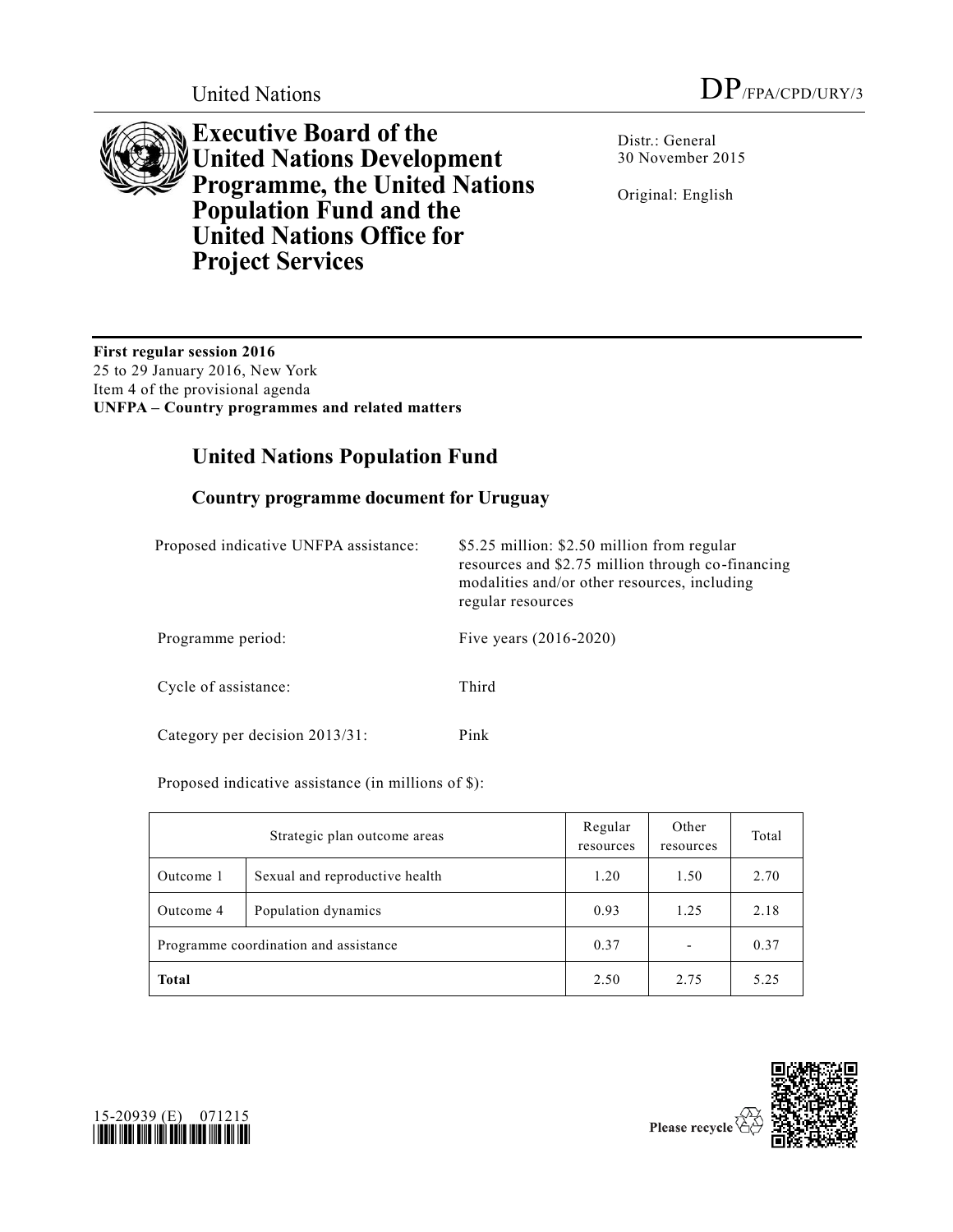## **I. Situation analysis**

1. Uruguay is one of the smallest countries in South America, with a population of 3.47 million people. It ranks high (50 out of 187 countries) in the 2014 human development index. After 12 years of strong economic performance, at an average growth rate of 5 per cent, Uruguay was recently classified as a high-income country within World Bank categories.

2. Political and economic stability throughout the last decade have provided the enabling environment and necessary fiscal space for advancing proactive and inclusive social policies and programmes with a human rights, gender, generational and culturally sensitive approach, which were driving factors in the steady decline in poverty and inequality. Between 2004 and 2014, poverty rates fell dramatically, from 39.9 per cent to 9.7 per cent, as almost 1 million Uruguayans rose out of poverty. Similarly, inequality has declined (Gini coefficient of 0.46 in 2006 to 0.38 in 2013).

3. In the context of these social reforms, the government agenda set important priorities during the last decade on access to health, including sexual and reproductive health, education, gender equality and ethnic relations. Some legislative advancements are worth noting: (a) creation of an integrated national health system, aiming to ensure access to comprehensive health services, based on the principles of universality, accessibility and sustainability; (b) Law on the Right to Sexual and Reproductive Health (2008), recognizing sexual and reproductive rights as human rights; (c) Law on the Voluntary Interruption of Pregnancy; (d) Law on Education, incorporating comprehensive sexuality education into early childhood, primary and secondary education levels, as well as into technical and vocational teacher training; and (e) legislative reforms in the field of sexual diversity. These reforms have helped to promote sexual and reproductive health services and rights in Uruguay, positioning the country in a leadership role in the region in the advancement of the International Conference on Population and Development (ICPD) agenda.

4. While bold reforms strived to provide equal opportunities and rights for all Uruguayans, persistent social and economic disparities still hamper the full realization and enjoyment of these rights for all population groups. Children, young women and girls and Afro-descendants are the most affected. Poverty among young people (under age 18 years), is 18.4 per cent, almost double the national average and nine times higher than among those aged 65 years and above. Despite falling fertility levels, adolescent fertility rates remain at 60 live births per 1,000 women, with a higher incidence among Afro-descendants and lowincome and less educated women. Adolescent pregnancy is three times higher among young poor girls than among other women. Only 1 out of 3 young people in Uruguay completes mandatory school education, with a significantly lower proportion among youth in the lowest quintiles.

5. Although systems are in place for access to reproductive health services, adolescents lack sufficient knowledge of sexual and reproductive rights. Recent research shows that 65 per cent of adolescent pregnancies are unplanned, while only 54 per cent of women report having enough autonomy to negotiate contraceptive use with their partners. The HIV epidemic shows a slowly increasing trend, with 40 per cent of new infections among those aged 15-34 years. Stigma and discrimination are critical issues for young people living with HIV. Despite legislative reforms in sexual diversity, discrimination against lesbian, gay, bisexual, transgender and intersex people persists, hindering fulfilment of their human rights, notably in health and education.

6. Violence against women is still a major concern. The first national survey on genderbased violence shows alarming data, as 7 out of 10 women in Uruguay have experienced violence at some point in their life. Uruguay ranks second in the region for the number of women murders at the hands of their partner or ex-partners.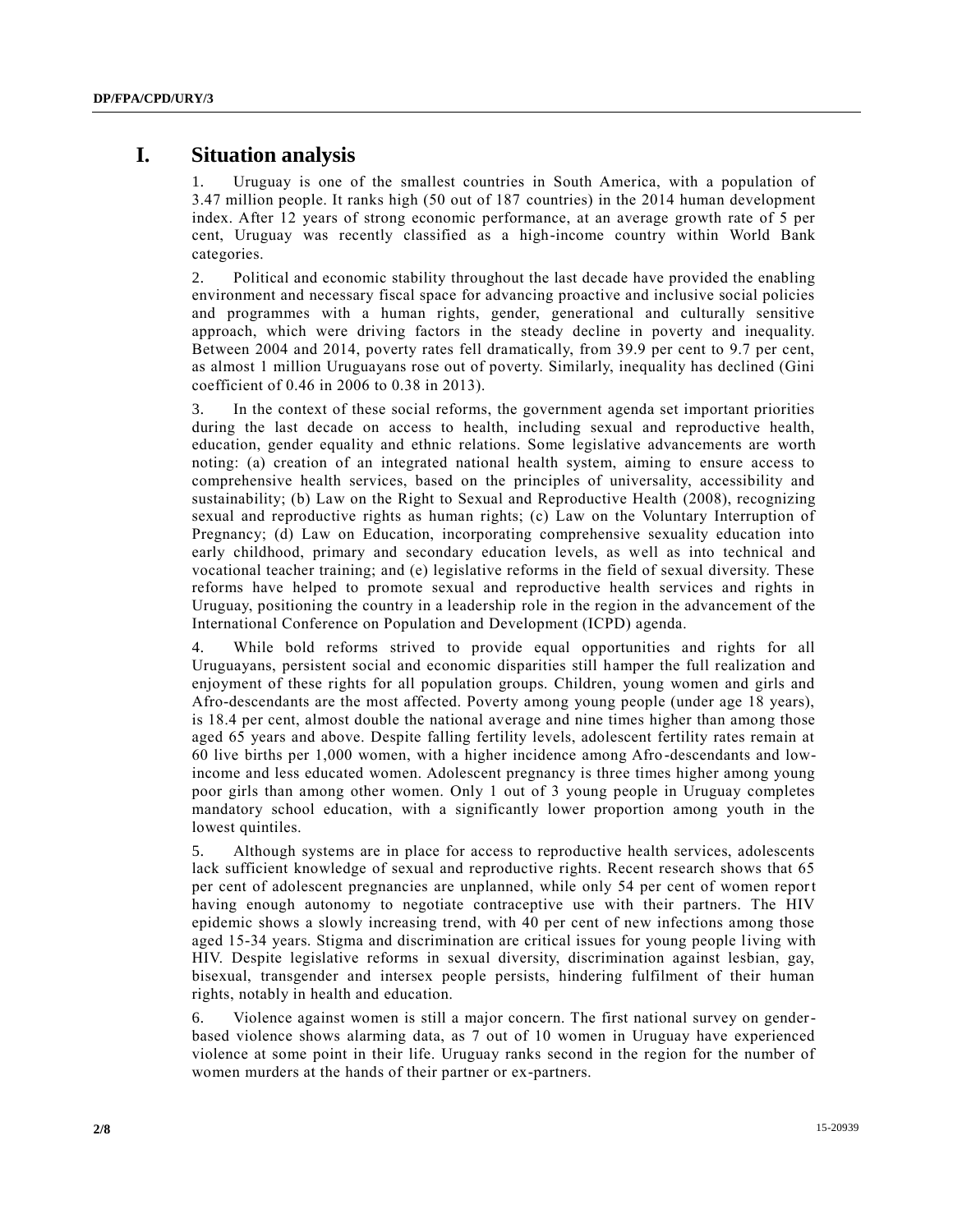7. Uruguay is at an advanced stage of demographic transition; fertility rates have fallen below replacement levels (from 2.5 children per woman in 1996 to 1.9 children per woman in 2015. It is an ageing country, with 18.6 per cent of the population aged 60 years and older; 22.6 per cent aged 15-29 years; and only 21 per cent under age 15. These demographic trends pose pressing challenges for public policies.

8. Investment in the younger generations is essential, both from the point of view of the realization of their rights and from an intergenerational perspective, as continuous development depends on the ability of a shrinking working-age population to sustain a growing number of dependent and inactive people. Simultaneously, the long process of emigration experienced by the country since the 1960s has also affected its demographics, removing large contingents of the younger population.

9. Within this context, the creation of a national social care system aims to develop mechanisms to ensure the care of dependents (children aged 0-3 years, people with disabilities and the elderly), to support the realization of their rights as well as the rights of their caregivers (mainly women), offering them opportunities to integrate themselves into the economic activity and to develop their life projects.

### **II. Past cooperation and lessons learned**

The final evaluation of the second country programme reflected the achievement of the following results: (a) full alignment with the UNFPA strategic plan, national priorities and the government agenda, responding to the needs of the most vulnerable population groups; (b) timely and innovative generation of information, analysis and evidence for the design and approval of public policies on youth, the elderly, gender, care, HIV and AIDS, and sexual diversity; (c) facilitation of the reception and delivery of South -South and triangular cooperation, giving legitimacy to multi-stakeholder participation models in various relevant areas of the ICPD agenda and; (d) effective implementation and achievement of results through a well-planned strategic cause-effect approach to the results chain.

11. The strategic partnerships brokered in the lead-up to the first Regional Conference on Population and Development, held in Uruguay in 2013, leveraged political commitment towards the ICPD agenda, facilitating enhanced ownership and sustainability. The creation of a sectoral government commission for specific consideration of population issues has strengthened national capacities for their inclusion in public policy. Working closely with the Government of Uruguay to capitalize on expertise and advancement of public policies is instrumental for UNFPA to establishing synergies and transfer knowledge to neighbouring countries.

12. Among the main lessons learned, the same evaluation recommended that UNFPA (a) maintain an operational structure to build on and ensure sustainability of achievements by preserving the added value the Fund has as an important strategic partner in national development; (b) engage in tailored advocacy and provide capacity development to strengthen strategic partnerships with civil society organizations for social monitoring on the implementation of public policies and to demand fulfilment of human rights, incl uding sexual and reproductive rights; (c) develop tools and mechanisms to ensure a more systemic results-based budgeting and; (d) articulate collaborative monitoring leading to national ownership and results validation.

### **III. Proposed programme**

13. The proposed programme is aligned with: (a) the United Nations Development Assistance Framework (UNDAF) 2016-2020, with both country programme outcomes contributing to the following priority areas: inclusive and equitable social development; and democratic development based on rights; (b) the Uruguayan five-year budget plan for the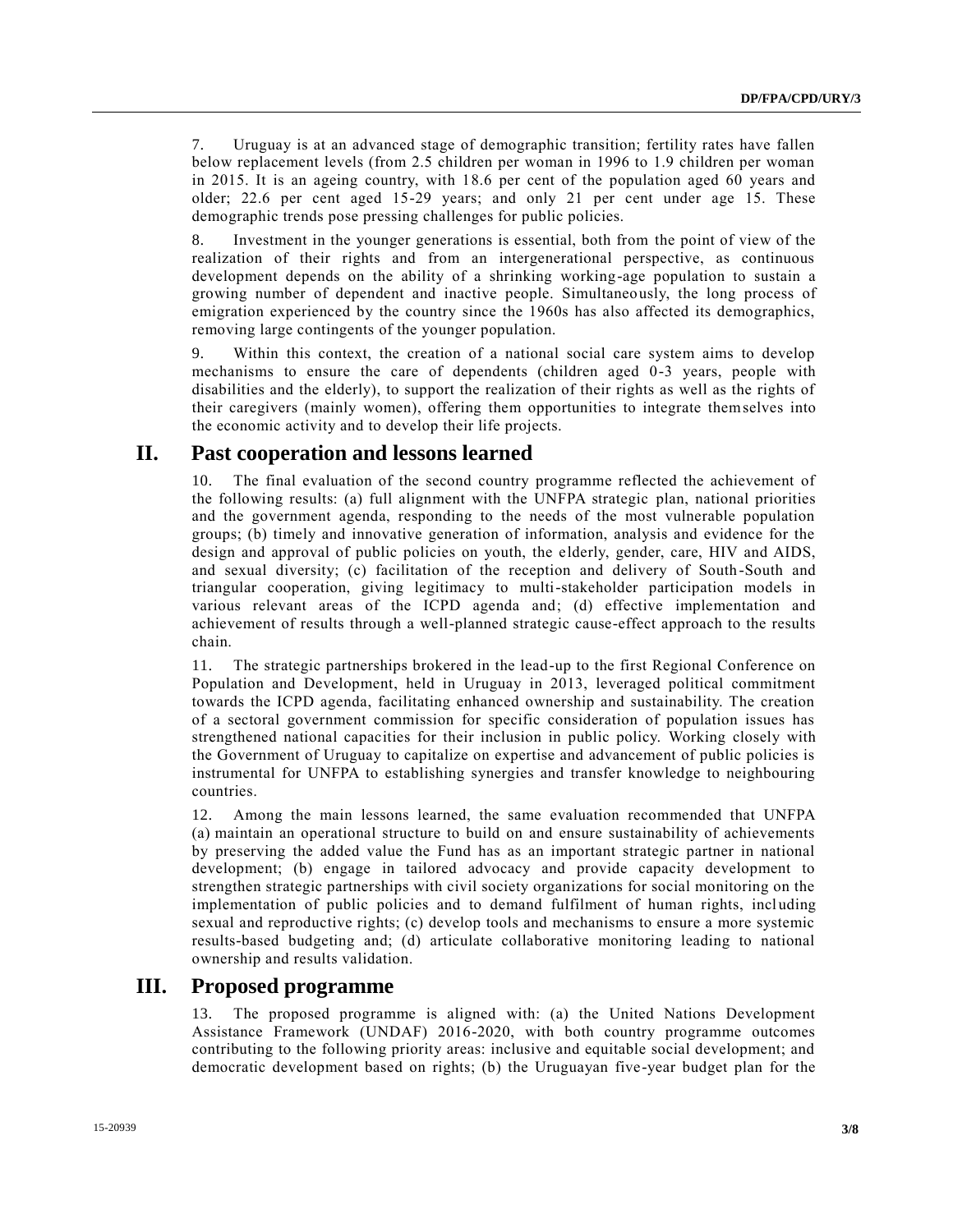same period, particularly in the areas of social care systems, health, education, security and infrastructure. The programme was developed in close consultation with the Government, civil society and United Nations organizations.

14. The programme builds on the important achievements of Uruguay over the last decade and its role as a regional player in terms of advancing social public policies. UNFPA will leverage strategic partnerships and resources to support the provision and reception of South-South and triangular cooperation and to enhance budget allocations for the advancement of the ICPD agenda at the national and subregional levels. As an essential part of the proposed programme, UNFPA will foster (in partnership with other countries in the Southern Cone, particularly Argentina) the transfer of know-how on sexual and reproductive health and rights, data and the generation of evidence for public policies that have proven to be successful in the region

15. Aligned with UNFPA strategic plan, 2014-2017, operating in a recently classified high-income country, the programme reflects an upstream shift of its work towards increased advocacy and policy dialogue and advice, in support of government efforts in reducing social and regional disparities and implementing successful public policies to advance the ICPD agenda. These efforts will be complemented by knowledge management strategies aimed at building evidence for decision-making and capacity development. The programme will apply gender, intergenerational, cultural and ethnic -sensitive and humanrights approaches across all areas of intervention.

16. The programme will link analysis of key population trends to the broader framework of the 2030 Agenda for sustainable development, specifically addressing universal access to sexual and reproductive health, the promotion of human rights for all, as well as population issues, such as aging, migration, geographical inequalities and social care systems.

17. The programme will prioritize the development, implementation and evaluation of public policies for the integration of sexual and reproductive health services and sexuality education, particularly for youth, ensuring that services are gender-responsive and meet human rights standards.

#### **A. Outcome 1: Sexual and reproductive health**

18. Output 1: Policies and implementation mechanisms are strengthened to ensure universal and equitable access to sexual and reproductive health services, particularly for marginalized groups. UNFPA will achieve this through (a) advocacy to promote universal access to sexual and reproductive health and rights, including their linkages with HIV and AIDS and sexually transmitted infections; (b) provision of technical assistance to build on existing social public policies to benefit and reach the most excluded and marginalized population groups, also as part of disaster risk management plans and emergency preparedness and response; (c) development of participatory platforms to promote the engagement of adolescents and young people in the development and monitoring of policies and programmes on human rights, respect for diversity and gender, including gender-based violence; (d) policy dialogue for youth-friendly and inclusive sexual and reproductive health services; (e) promotion and development of internet and mobile technologies to reach out to adolescents and young people to foster behavioural change and communication; (f) advocacy and provision of technical advice on the integration of sexual and reproducti ve health, adolescents and youth and gender-based violence prevention and care into the national humanitarian preparedness plan; and (g) mapping and systematization of promising practices and their dissemination through South-South and triangular cooperation.

19. Output 2: Increased national capacity to implement comprehensive sexuality education programmes in formal and non-formal spheres and to monitor their quality, focusing on excluded and vulnerable adolescents and young people. This will be achieved by (a) supporting development and implementation of systems to monitor and evaluate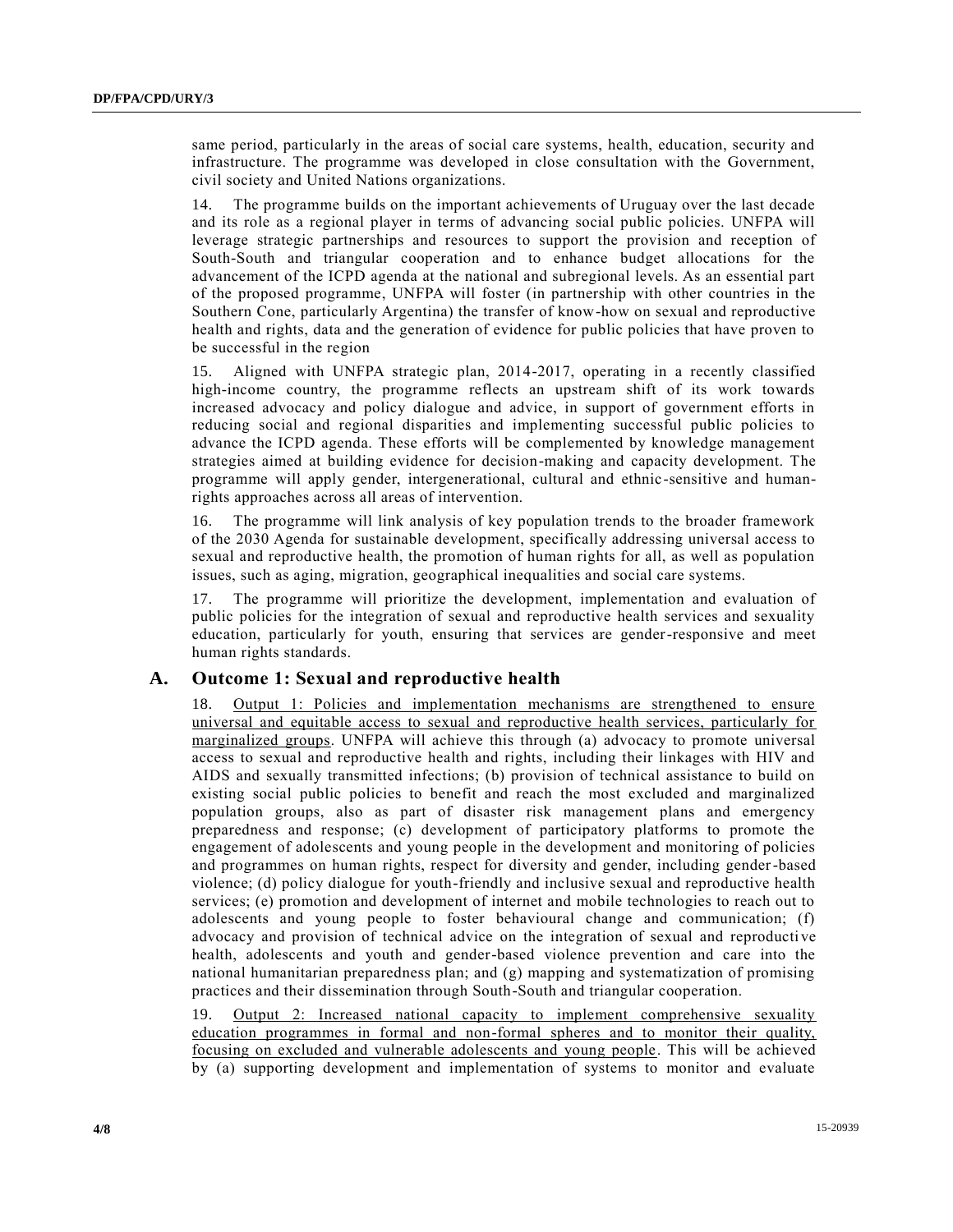coverage and quality of education programmes; (b) strengthening linkages between sexuality education programmes and sexual and reproductive health services; (c) advocating for inclusion of sexual diversity issues and prevention of gender-based violence in sexuality education programmes; (d) providing policy advice for expansion of comprehensive sexuality education programmes throughout the country; and (e) generating evidence for extraction, systematization and dissemination of good and promising practices, including through South-South and triangular cooperation.

#### **B. Outcome 4: Population dynamics**

20. The programme aims to evolve from generating data to creating evidence for policy and programme design and implementation and to monitoring and evaluation of public policies.

21. Output 1: Increased availability of evidence on population dynamics and its linkages with sustainable development, sexual and reproductive health, including HIV and gender equality, for the design, implementation and evaluation of public policies. This will be achieved through the provision of technical assistance, policy advice and advocacy to (a) generate, analyse and disseminate evidence on existing sociodemographic and regional inequalities; (b) use data and information for the design, development, monitoring and evaluation of public policies, with a particular focus on youth and an intergenerational perspective; (c) technical advice to strengthen implementation of the integrated information system on vital statistics; (d) optimize and expand new information sources to utilize emerging opportunities brought by the data revolution in support of population and sustainable development; (e) provide South-South and triangular cooperation on the use of statistical data for decision-making; and (f) share with other countries, as a specific South-South cooperation activity, the experience of the Sectorial Commission of Population as a successful tool for driving the inclusion of population dynamics in public policies.

### **IV. Programme management, monitoring and evaluation**

22. UNFPA and the Uruguayan Agency for International Cooperation will manage and coordinate the overall country programme, using a results-based framework. National execution, through carefully selected implementing partners based on their ability to deliver high-quality programmes at national and local levels, is the preferred implementation arrangement.

23. UNFPA, the Government and partner organizations are committed and accountable to deliver the expected results of the programme by regularly undertaking joint participa tory reviews and monitoring and evaluation of programme implementation. The application of the standard operating procedures on delivering together will establish synergies among United Nations organizations, including, where possible, through the implemen tation of joint programmes. National and regional institutions and experts will provide technical assistance, including through South-South and triangular cooperation.

24. The country office will develop a partnership plan and a resource -mobilization strategy to leverage national and international donor funds and private -sector resources. The strategy will specifically consider the high-income country context, the UNFPA business model and the governance system in various partnership modalities, including with the Government, civil society organizations and academic institutions, building on ongoing joint resource mobilization efforts, particularly between Argentina and Uruguay, given their financial and cultural ties. To this end, UNFPA will engage in subregiona l and multi-country programming to scale up best practices.

25. The country office includes staff funded from the UNFPA institutional budget to perform management and development-effectiveness functions. UNFPA will allocate programme resources for staff members who provide technical and programme expertise to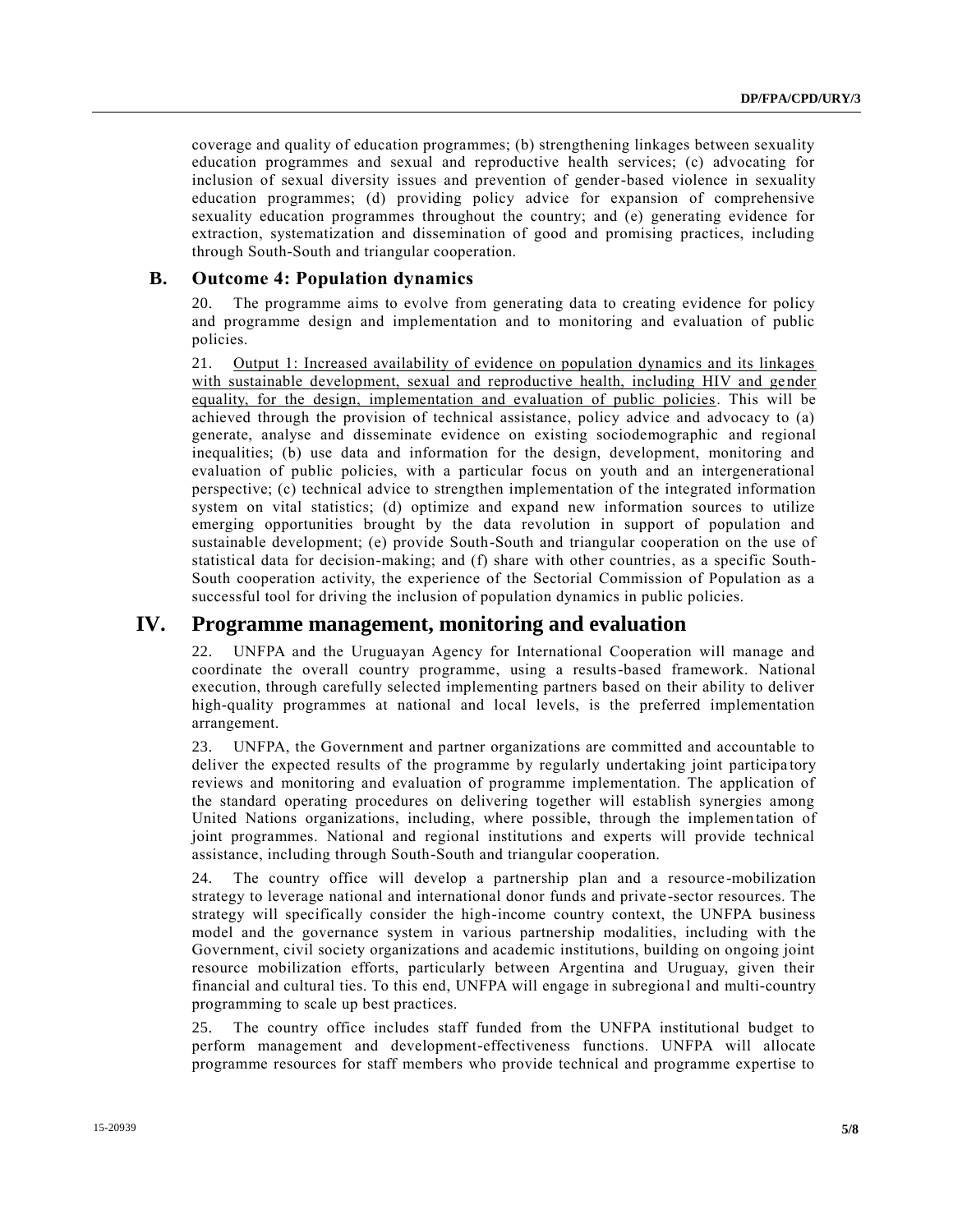implement the programme. As the country office will focus on upstream engagement, re profiling of some staff may be required to advance the UNFPA agenda through partnerships, engagement, communications and other skills associated with advocacy and policy advice.

26. In the event of an emergency, UNFPA may, in consultation with the Government, reprogramme activities, especially life-saving measures, to respond to humanitarian situations. The programme will utilize technical, operational and programmatic support from the UNFPA regional office, headquarter units and other sources.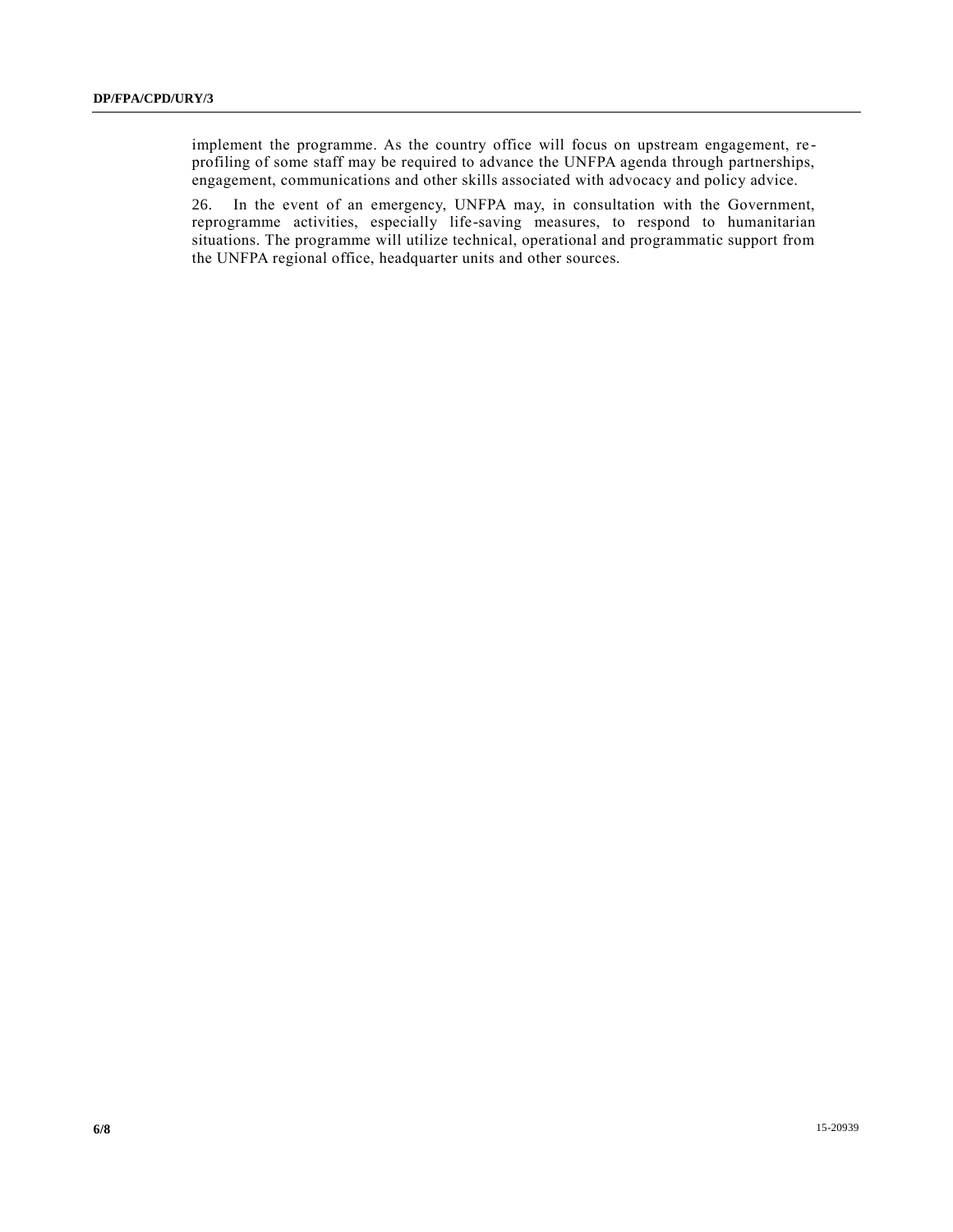#### **RESULTS AND RESOURCES FRAMEWORK FOR URUGUAY (2016–2020)**

**National priority:** Inclusive and equitable social development.

**UNDAF outcome:** Policies dedicated to development of the capacities of people – especially policies for early childhood, adolescence and youth, health (including sexual and reproductive health), chronic non-communicable diseases, nutrition, education, labour and employment – and the institutions responsible for implementation have been strengthened.

**Indicators**: Percentage of gross domestic product in education. Baseline: 4.7%; Target 6%. Percentage of young people (aged 18 -24 years) who attend education. Baseline: 38.5%; Target: to be set. Adolescent fertility rate. Baseline: 59 births per 1,000 women aged 15 -19 years; Target: to be set. Percentage of the population aged 4-17 years not attending education. Baseline: 6.6%; Target: 5%.

| <b>UNFPA strategic plan outcome</b>                                                                                                                                                                                                                                                                                                                                                                                                                                                                                                                                                                                                                                                                      | <b>Country programme outputs</b>                                                                                                                                                                                                                      | <b>Output indicators, baselines and targets</b>                                                                                                                                                                                                                                                                                                                                                                                                                                                                                                                                                                                                                                                                                        | <b>Partners</b>                                                                                                                                                                                                                                                                                     | <b>Indicative</b><br>resources                                                                                    |
|----------------------------------------------------------------------------------------------------------------------------------------------------------------------------------------------------------------------------------------------------------------------------------------------------------------------------------------------------------------------------------------------------------------------------------------------------------------------------------------------------------------------------------------------------------------------------------------------------------------------------------------------------------------------------------------------------------|-------------------------------------------------------------------------------------------------------------------------------------------------------------------------------------------------------------------------------------------------------|----------------------------------------------------------------------------------------------------------------------------------------------------------------------------------------------------------------------------------------------------------------------------------------------------------------------------------------------------------------------------------------------------------------------------------------------------------------------------------------------------------------------------------------------------------------------------------------------------------------------------------------------------------------------------------------------------------------------------------------|-----------------------------------------------------------------------------------------------------------------------------------------------------------------------------------------------------------------------------------------------------------------------------------------------------|-------------------------------------------------------------------------------------------------------------------|
| <b>Outcome 1: Sexual and reproductive</b><br>health<br>Increased availability and use of<br>integrated sexual and reproductive health<br>services, including family planning,<br>maternal health and HIV, that are<br>gender-responsive and meet human<br>rights standards for quality of care and<br>equity in access<br>Outcome indicator(s):<br>• Percentage of adolescent girls who<br>attended consultations in sexual<br>and reproductive health services<br>Baseline: 40%; Target: 60%<br>• Mother-to-child transmission of<br>syphilis and HIV<br>Baseline (HIV): $5\%$ ; Target: $2\%$<br>Baseline (Syphilis): 2.1 cases per<br>$1,000$ births; Target: 0.5 cases per<br>$1.000 \text{ births}$ | Output 1: Policies and<br>implementation mechanisms are<br>strengthened to ensure universal and<br>equitable access to sexual and<br>reproductive health services,<br>particularly for marginalized groups                                            | Output indicators:<br>• Existence of a national intersectoral<br>strategy for the prevention of adolescent<br>pregnancy developed with UNFPA<br>support<br>Baseline: 0; Target: 1<br>• Number of strategies or guidelines that<br>have been updated, with UNFPA support,<br>for enhanced focalization on adolescents<br>and youth<br>Baseline: 0; Target: 1<br>• Number of regional departments that<br>incorporate subdermal implants in the<br>contraceptive package offered in the<br>public health system<br>Baseline: 8; Target: 19                                                                                                                                                                                               | Ministry of Public Health;<br>Administration of State<br>Health Services; Ministry of<br>Social Development;<br>Ministry of Education and<br>Culture; Sexuality Education<br>Programme of the National<br>Public Education<br>Administration; local<br>governments; civil society<br>organizations. | \$2.0 million<br>$(S0.8$ million<br>from regular<br>resources and<br>\$1.2 million<br>from other<br>resources)    |
|                                                                                                                                                                                                                                                                                                                                                                                                                                                                                                                                                                                                                                                                                                          | Output 2: Increased national<br>capacity to implement<br>comprehensive sexuality education<br>programmes in formal and non-<br>formal spheres and to monitor their<br>quality, focusing on excluded and<br>vulnerable adolescents and young<br>people | Output indicators:<br>• Number of formal and non-formal<br>programmes that integrate comprehensive<br>sexuality education, including sexual<br>diversity approach and gender-based<br>violence prevention<br>Baseline (formal): 1; Target: 1<br>Baseline (nonformal): 1; Target: 3<br>• Existence of a country-led evaluation of<br>the Comprehensive Sexuality Education<br>Programme, focusing on quality and<br>relevance of the programme for the most<br>marginalized adolescents and young<br>people<br>Baseline: No; Target: Yes<br>Number of programmes supported by<br>UNFPA that ensure the engagement of<br>men and boys around gender equality and<br>sexual and reproductive health and rights.<br>Baseline: 3; Target: 5 | Sexuality Education<br>Programme of the National<br>Public Education<br>Administration; Ministry of<br>Social Development;<br>Ministry of Education and<br>Culture                                                                                                                                  | \$0.70 million<br>$($0.40$ million<br>from regular<br>resources and<br>\$0.30 million<br>from other<br>resources) |

DP/FPA/CPD/URY/3 **DP/FPA/CPD/URY/3**